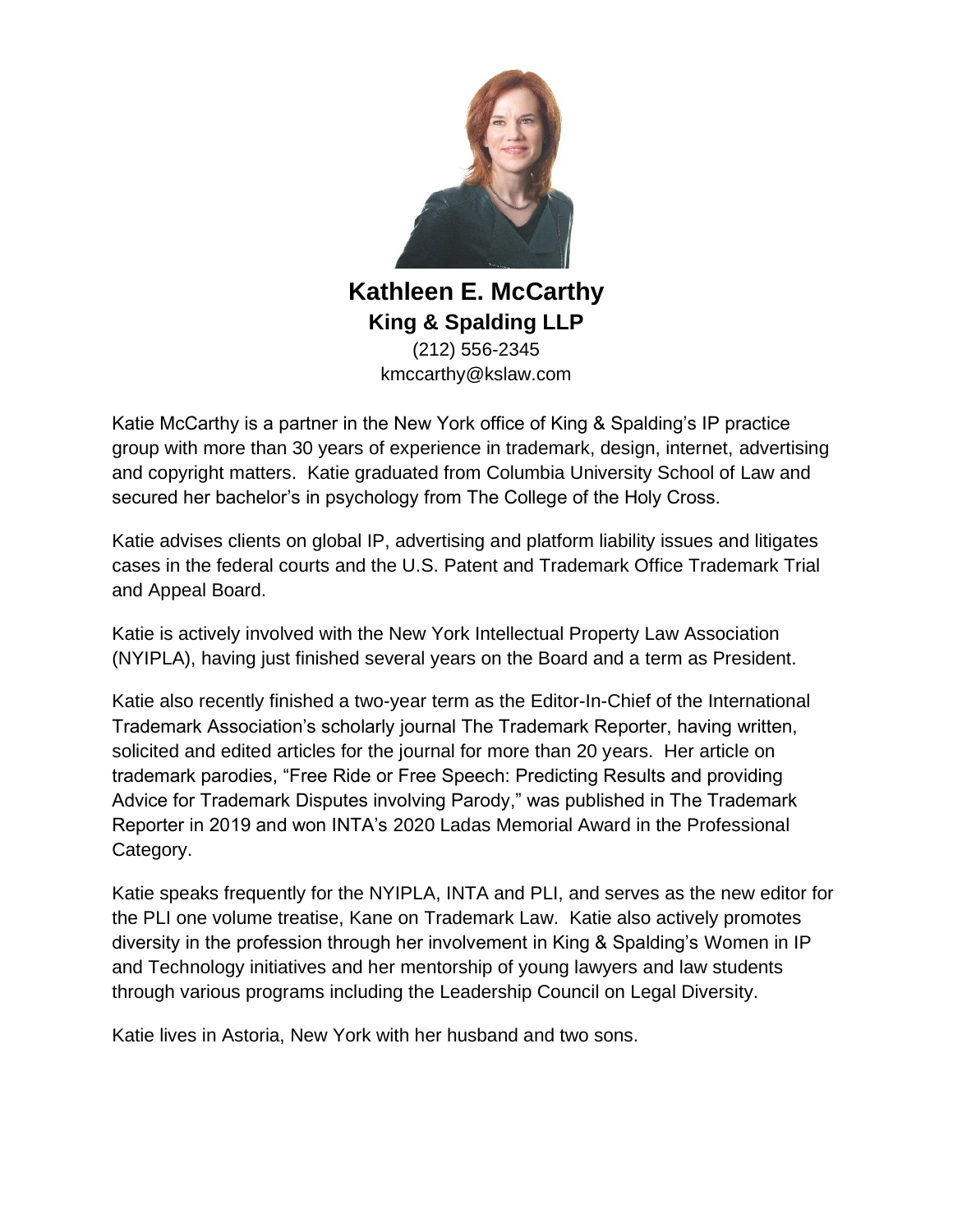## **Biography**

# **Rashmi Raj**

Chief Intellectual Property Counsel

NielsenIQ

85 Broad Street

New York, NY 10004



Ms. **Rashmi S. Raj** is the Senior Vice President of the Intellectual Property Legal Department for NielsenIQ. She is actively engaged in reviewing and advising on the global IP landscape for the company. Her areas of focus include patent assertions, licensing, open source, M&A, trademarks/copyrights, patent prosecution and commercial transactions.

Prior to Nielsen, Ms. Raj worked in the intellectual property departments of multinational technology companies Pentair/Tyco & Siemens.

During her free time, Ms. Raj is dedicated to advancing females in engineering and science. For the last 25 years, she has offered a yearly scholarship at her local high school for a young woman who has demonstrated academic excellence and an interest in pursuing science or engineering in honor of her mother: Dr. Swadesh Sharma Raj.

She is a recipient of the City College Grove School of Engineering's Annual Women in Engineering Appreciation Award. She has also led and participated in a panel discussion at the MIP Women Leadership Forum in 2017 (NY, NY) on China – US IP Trade Wars: Policy and business concerns and participated as a panel member for PLI's Intellectual Property Rights Enforcement session in 2019 (NY, NY).

Ms. Raj earned her J.D. from Seton Hall School of Law, & a B.S. in Mechanical Engineering from Cornell University. She is registered to practice law in NY & NJ and before the United States Patent and Trademark Office and is an active member of several legal organizations. She enjoys long walks, traveling and cooking with her family.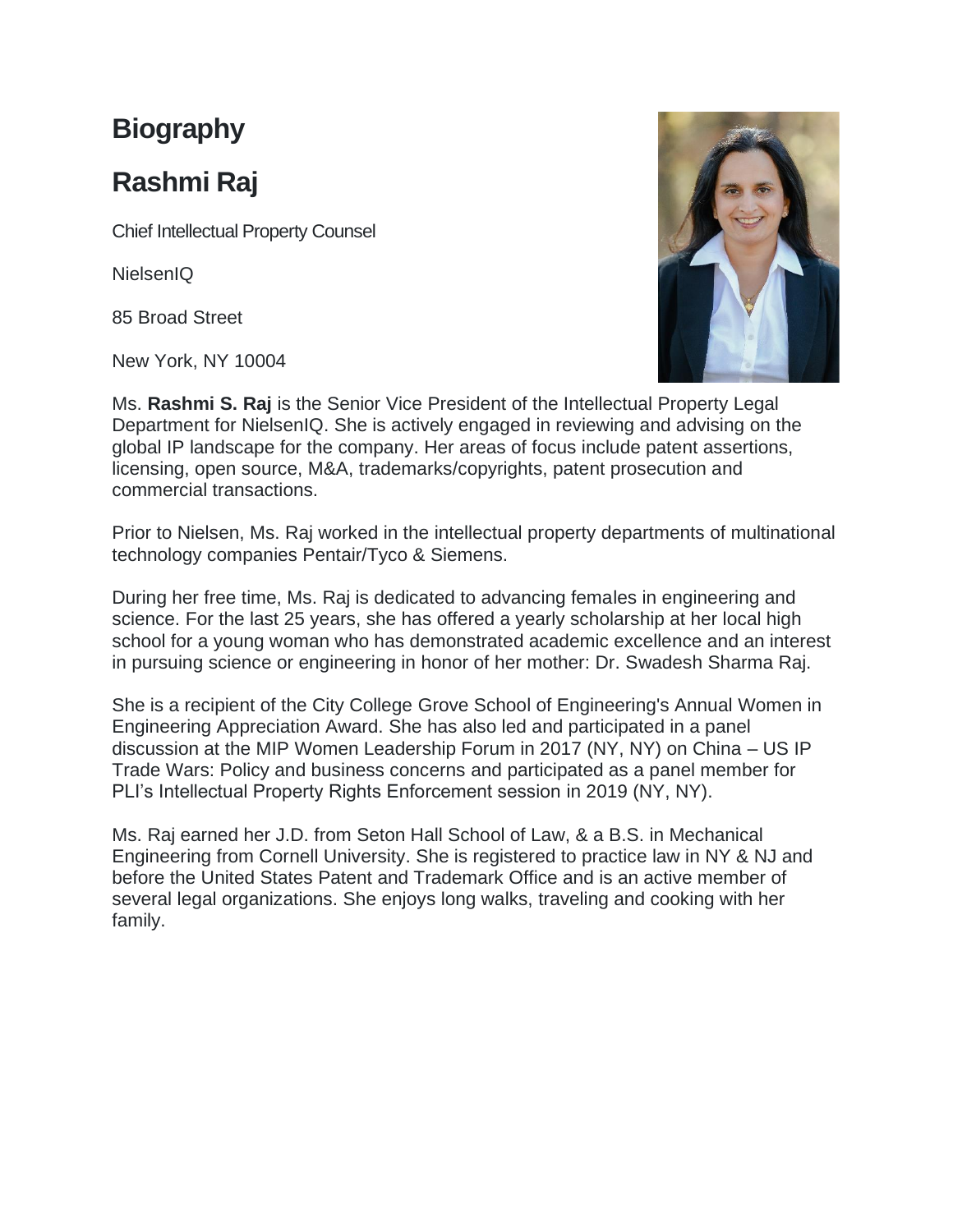## Cheryl Wang

### Birkenstock USA, LP



Cheryl Wang is Associate General Counsel and IP attorney at Birkenstock USA, LP.

Her responsibilities cover a wide range of practices, including general corporate matters, litigation, and compliance, with a focus on intellectual property and brand protection.

Previously, Cheryl was in-house counsel at David Yurman Enterprises LLC.

She handled a variety of general corporate matters, while her main responsibilities involved managing all of the company's copyrights, trademarks, and patents worldwide and overseeing the global brand protection program.

Cheryl has been a panelist at events such as Managing IP conferences, the inaugural NYC Luxury Law Summit, and the Federal Bar Association's Fashion Law Conference. She has spoken about topics related to intellectual property, brand enforcement, fashion law, and women in IP law.

She is on the board of the New York Intellectual Property Law Association and a member of the Footwear Distributors and Retailers of America IP Committee. She has served as a member of the International Trademark Association's Anti-Counterfeiting Committee.